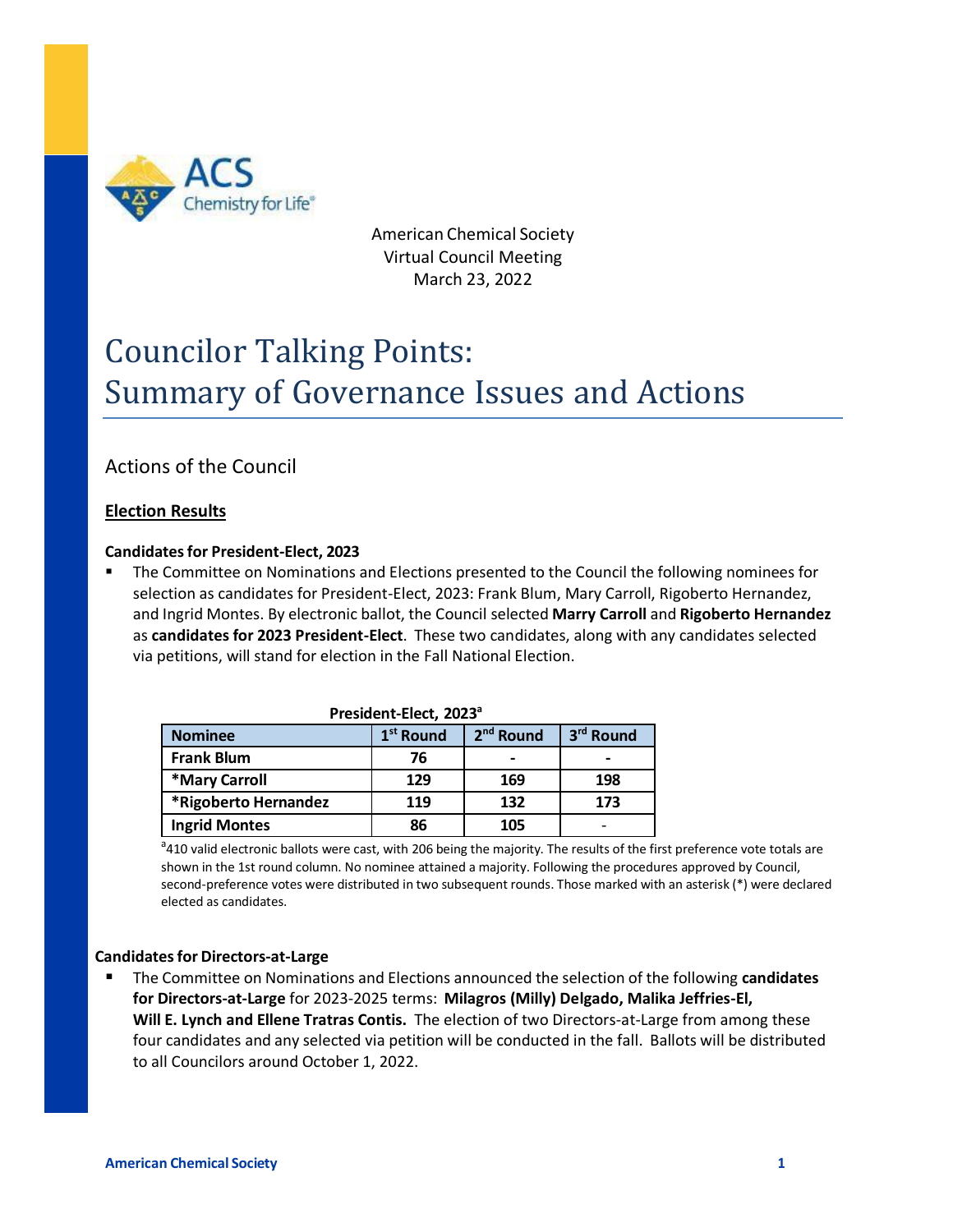# **Council Actions**

#### **Committee on Committees Actions**

- The Council approved the *Petition to Amend the Duties of the Committee on Chemists with Disabilities*.
	- This petition sought to change the language in the duties of CWD from **students** to **persons**  to be more inclusive to ACS members of all levels and backgrounds participating in the Society's meetings and events.
- **■** The Council approved the continuation of the Committee on Chemists with Disabilities
	- The Committee on Committee reviews each Society Committee no less often than every five years and advises the Board of Directors and Council whether they should be continued. ConC completed the performance review for the Committee on Chemists with Disabilities and recommended its continuation.

# **Committee on Budget & Finance Petition**

- The Council approved the *Petition to Amend the Use of Dues*.
	- The petition hastwo major components. The first changes the basis for developing the total pool of allotments available for local sections and technical divisions. The second eliminates the connection between dues revenue and C&EN. (Explanation: The approved change references general society revenues as opposed to specifically earmarking dues. Resources allocated to C&EN now significantly exceed this legacy allocation, and the value of this process is diminished.)
	- The total resource pool available for distribution to Local Sections and Divisions will be funded via a quasi-endowment established from the Society's unrestricted investment balances. This replaces the previous pool that was funded through the allocation of 20% of dues revenue to local sections and divisions. (Explanation: Because of the trend of falling dues revenue over the past several years, the amount available for Sections and Divisions has fallen proportionally as well. And while dues revenues have decreased, overall Society revenues and assets have seen healthy growth during this period. This change earmarks a portion of the Society's long term investment pool to this activity and also provide a more stable and growing basis for this funding in the future.)

#### **Committee on Divisional Activities Action**

- The Council approved a division name change.
	- Effective January 1, 2023, the Division of Carbohydrate Chemistry (CARB) will change its name to the Division of Carbohydrate Chemistry & Chemical Glycobiology (CARB).

#### **Committee on International Activities Petition**

- The Council approved a *Petition to Charter an International Chemical Sciences Chapter*
	- This petition, contingent on approval by the ACS Board of Directors, allows for a new International Chemical Sciences Chapter in Switzerland.

#### **Committee on Membership Affairs**

The Council approved the extension of market testing of the international dues discount program based on World Bank country income levels.

**American Chemical Society 2** • The test provides reduced dues for international members residing in emerging nations,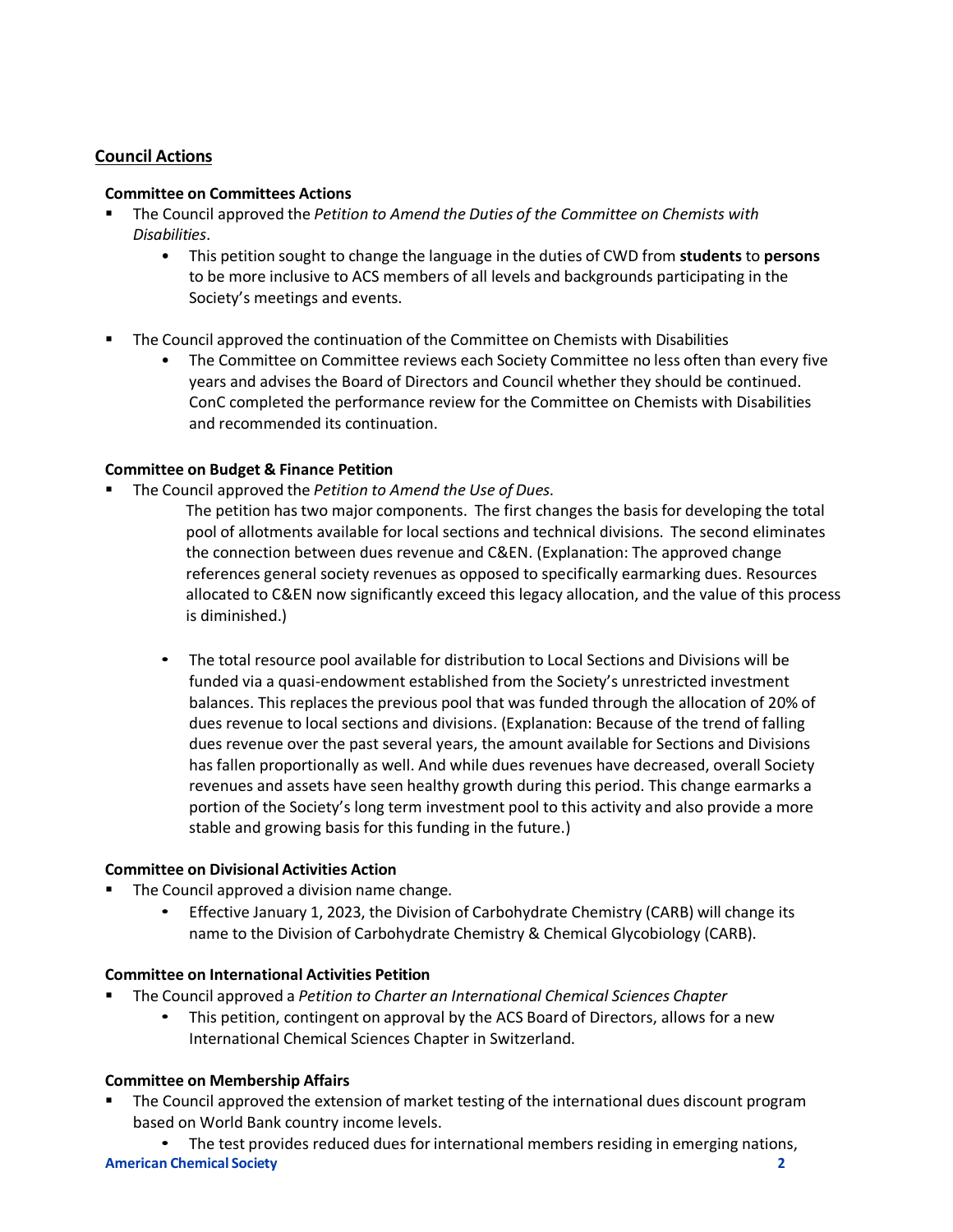which host an ACS chapter, and as defined by World Bank income criteria.

- The test results to date have suggested a positive impact on membership through new members and the expanded inclusivity that a wider global community provides.
- The Council approved the 2023 Schedule of Membership
	- The 2022 Schedule went live a few short months ago, and the 2023 Schedule was designed to add more value and increased choice for membership by adding clarity and a more intuitive explanation of how our membership works.
	- The 2023 Schedule of Membership did not change any dues, benefits, eligibility, or privileges from the 2022 Schedule.

#### **Resolutions**

- The Council passed several resolutions:
	- in memory of Past President Nancy B. Jackson;
	- in memory of deceased Councilors;
	- to officers and members of the San Diego Local Section.

# Highlights from Committee Reports

#### **Budget and Finance**

In 2021, ACS generated a net from operations of nearly \$79 million, which was almost \$48 million higher than budgeted. Total revenues were \$660 million, which was 5.2% or \$32.6 million over budget. Expenses for the year were \$581 million, or 2.5% below budget. This overall result was attributed to strong revenue performance from the Society's Information Services units (CAS and ACS Publications), reduced spending due to COVID-19 related impacts, and careful management of expenses across the ACS.

The Society's overall financial position strengthened considerably in 2021 as Unrestricted Net Assets, or reserves, increased by \$123 million to \$676 million on December 31. The increase was primarily the result of the \$79 million net from operations and growth of the Society's investments totaling \$71 million.

#### **Nominations and Elections**

The Committee on Nominations and Elections solicits Councilors' input regarding qualified individuals for President-Elect and/or Directors for future consideration. Suggestions may be sent to [nomelect@acs.org.](mailto:nomelect@acs.org)

#### **Committee on Committees**

All Councilors, including new Councilors, were reminded to complete their online committee preference form for 2023 committee assignments. The preference form will be open to all ACS members and no one will be required to request permission to gain access to the form. The new form will allow users to review each committee by its main topic and focus, along with the skills and expertise needed to serve.

The committee preference form will open mid-April at [CMTE.acs.org.](https://cmte.acs.org/) Users will also be able to submit a skills assessment which will be used when considering which committees may best suit their talent.

#### **Actions of the Board of Directors- Executive Session**

**American Chemical Society 3** The ACS Board of Directors met in Executive Session on March 18 and March 19, 2022 at the ACS spring meeting in San Diego. They considered several key strategic issues and responded with numerous actions.